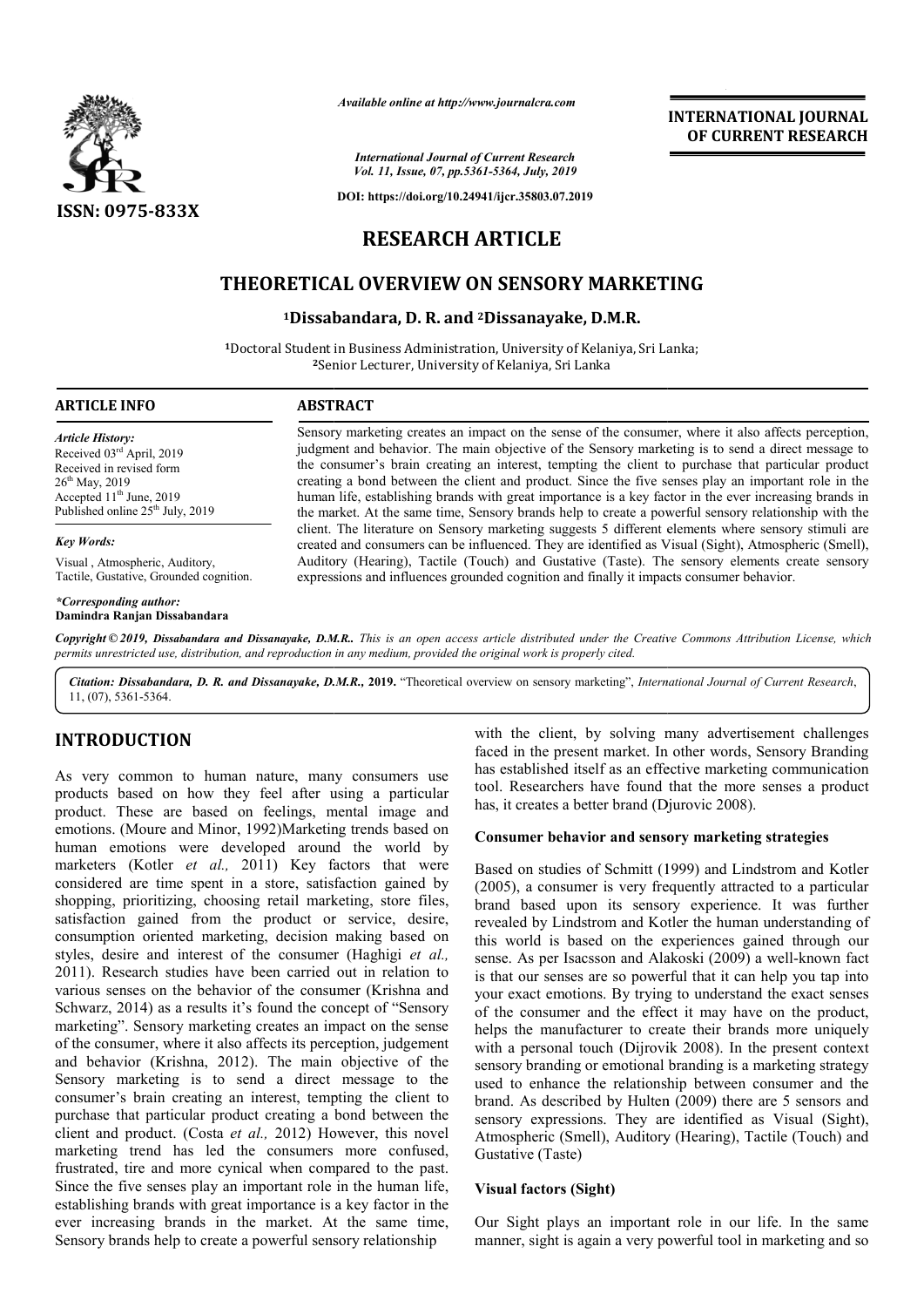considered as the strongest sense. As per Jayakrishnan (2013) more than 80% of the commercial and shopping communications are done using sight sense. It is very important that the creative teams use their creative talents to the full in order to design visually appealing campaigns and messages to capture the heart and mind of the consumer. Any product can be made visually attractive through Logos, Colour code creations, attractive packaging, etc., creating a branding strategy (Hulten, 2013). Talking about the Sight, the "Eye" is the most important component of sight. The lens focuses light through the vitreous humor, a clear gel-like substance that fills the back of the eye and supports the retina. The retina receives the image that the cornea focuses through the eye's internal lens and transforms this image into electrical impulses that are carried by the optic nerve to the brain. This is the process that enables us to get our Sight (Batema 2011). Sight keeps us going all day long from the time we wake up to the time we go to sleep. We rely on sight each moment as humans, enabling us to create pictures of our day to day moments. First impression counts !!!! a famous Quote practiced in the society. Thereby it is the ultimate duty of creative directors and teams to create that perfect image to capture consumer, where by simply looking at it, it is understood, creating an appealing impact.

# **Auditory factors (Hearing)**

Quote "the most important thing in communication is hearing what isn't said" Unquote (Peter Drucker). Out of the five senses, hearing too play an important role in our day to day life. Our ears are capable of diagnosing a minimum of 16 to 2800 cycles per seconds (Batema 2011). Again in branding and marketing, sound is regarded as a strategy to improve the image of the brand. Sound, if correctly applied, can create a distinguish identity for its brand (Hulten, Broweus, Dijk 2009) Sound creates an influence on our decision making as well as comments in relation to products and services; it has been stated by (Lindstrom, 2005) that sound could influence on our behavior and habit of purchase as well. Music naturally lifts our spirits. Likewise sound helps us to improve our mood, and in marketing it is considered as important for consumer behavior as well. (Alpert *et al.,* 2005). It has been revealed by Kotler and Lindstrom, (2005) through their studies that Consumers have different kind of needs, and in marketing, sound has been used very effectively to communicate with the unconscious needs of the consumer.

# **Gustative factors (Taste)**

It is very challenging to link food taste with the preferences of the consumers; what one might find tasty may not at all satisfy anothers' palate. Competition among food has always been fierce. In order to stay ahead, it is important to come up with innovative methods to make food taste better than your competitor in a healthy way. For example if you consider Coca Cola, it gives you that "Bite" or "Crispness" as soon as you take the first sip, uniquely creating an identity for itself (Jayakrishnan, 2013) As per the studies done by Klosse *et al.* (2004) for one to enjoy the taste, other factors such as ambiance, the way food is served must also contribute in a greater way. As consumers, we love to try new things, especially if it's soothing to your palate. It may be the same food we have every day, like Roasted Chicken, however if the same Chicken is in the menu Roasted Chicken with a Twist, definitely it will give more attraction. Likewise it is important

that Restaurant owners come with innovative and vivid names to attract more customers. As per the studies done by Wansink *et al.,* (2003) Restaurants sales have increased by 27% after introducing this strategic process. Further research done by Martin Lindstrom that 16% out of the 1000 Fortune companies have added tasting to their brand in order to boost the sales growth.

## **Atmospheric factors (Smell)**

Quote "of the five senses, smell is the one with the best memory" unquote. Smell is all around us creating memories, eyes can be closed, ears can be covered, can refuse to taste, but the smell lingers on in the air (Lindstrom, 2005).As discussed by Kotler and Lindstrom, (2005) the sense of smell involves 45% of successful communication with brand, as smell is something that will linger within you, recreating memory. We can still remember our favourite food smells from childhood, smell of our grandparents, smell of rain recreating a sweet memory, or smell of flowers creating an image of sadness. Smell works very closely with our emotions and influences our behavior immensely (Mahmoudi *et al.,* 2012). We continue to use the same brand of perfume, simply because we smell good and feel good, sensational and sometimes revived. Likewise, smell play an important part in making purchase decisions and creating loyal customers. Smell also makes us happy, content, fulfilled and relaxed (Harrop 2007). Smell is able to create a long term or a short term image on the customer's mind. Appealing smells create a long term memory where consumers intend to make it a long standing brand in their day to day life. When we accompany our emotional experience and remember memorable images linked with a particular smell. This also could be linked to long term or short term marketing strategies (Hulten, Broweus, Dijk 2009).

### **Tactile factors (Touch)**

Touch is the first sense we acquire and the secret weapon in many successful relationships. In a human body touch is the largest sensory organ. As per the studies done by Kotler and Lindstrom (2005) the sense of Touch associated with brand building share is 25%. The feeling of happiness or peacefulness felt by touch is amazing, similarly it has been revealed by Peck and Wiggens (2006) that by simply allowing the consumer to touch the products, creates a positive energy within the store and uplift the attitude in shopping. With the development in technology touch screen has rapidly changed the lifestyle of the humans. Everything is within your reach with a touch of a button! Studies of Peck and Wiggins (2006) further suggests that shopping through a touch screen device encourages the shopper to interact with the product more closely online. When it concerns electronic devices such as mobile phones, computers, stereos, it's a human nature to touch and experiment all the options that are available in that particular product. It has been revealed by Hulten (2013) that enabling the consumer to touch the products creates a positive attitude towards purchasing the item, which might have not, if not allowed to touch. Allowing the consumers to touch the product not only encourages them to purchase, it also builds up a relationship with the product creating a trust upon the quality of the product. Consumers tend to shop in carefree mindset; it is important that the environment of the store must be customer friendly, creating a happy carefree environment for the consumer to shop freely. Restrictions in a store puts the customers away. Therefore, it is very important that the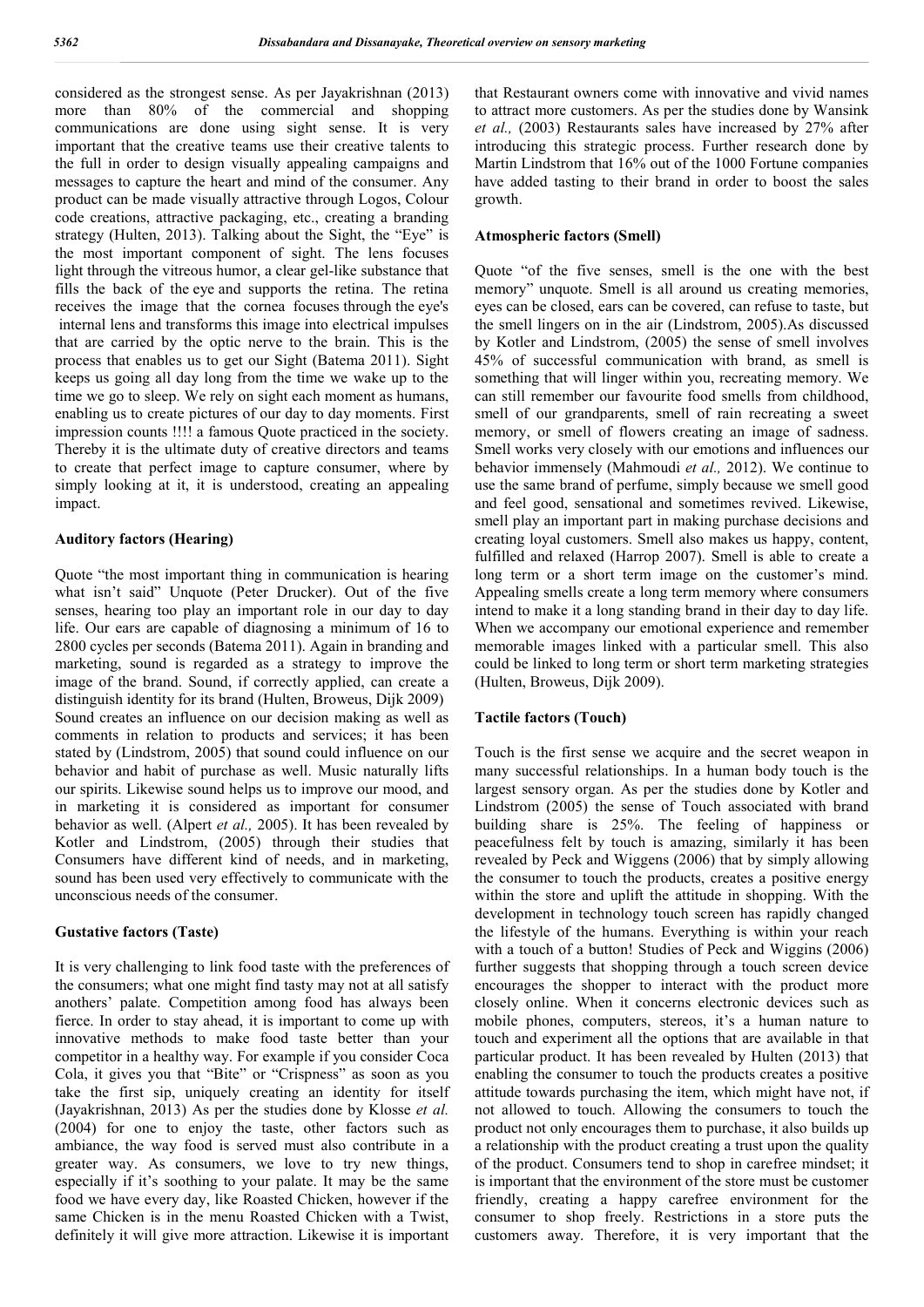retailers must always create a carefree shopping atmosphere to the client, enabling them to freely touch and feel the products. This has been studied and revealed by Hulten, Broweus, Dijk (2009). Coca Cola is World's favourite soft drink . Since it's a drink Coca Cola comes in bottle with lot of history into it, more than 155 years' worth, as a fact. As revealed by Hulten, Broweus, Dijk (2009) the original Coca Cola Bottle is a lean sample of shape marketing. Initially Coca Cola was served in a glass; however, it was only when a strong bottling system was developed that Coca Cola became the world's famous brand as it is today. Initially Coca Cola had the straight sided bottle which was common among its competitors and was getting confused with other copycat brands. In 1915, the Root Glass Company of Indiana, designed the famous contour shape, which was introduced to the market in 1916. Due to this delicate curvy bottle, the consumer can enjoy a pleasant feeling while holding the bottle.

## **Sensory marketing related theories**

As stated by Krishna (2011) research on each of the five senses, focusing on key elements that can generate future bigstep insights within each of them. Begins with haptics including work on person–product, person– person and person–product haptic interaction and also a discussion of disgust. Smell is discussed with a concentration on perception and learning. This is followed by work on audition and then on taste, Vision receives little attention given the enormous work in advertising in the past. The five senses provide the right scaffold on which to build our discussion of grounded cognition in other words cognition grounded in the senses. Following figure explains the conceptual framework for sensory marketing (Krishna, 2011).



**Figure 1. Extracted from conceptual frame work of sensory marketing (Krishna, 2011)**

#### **Perception affects grounded cognition**

As described by Krishna (2011) the theory of "grounded cognition" is one of the based theories for sensory marketing. Based on studies, no argument seemed to have taken place stating how ones perception impacts the attitude, behavior and memory of an individual. However discussions on whether ones thoughts are kept in the manner by which it was perceived have been debated on. Accepted studies and theories on cognition presents thought as separate from perception. However Barsalou (2008) speaks of another view on thought, which mentions how ones bodily state, situated actions and mental simulations together produce ones cognitive doings. There is evident growth among the people that support theories on grounded cognition. Similarly recent psychology and marketing related work have been contributing towards structuring off grounded theories on cognition (Hung and

Labroo, 2011; Labroo and Nielsen, 2010; Mazar and Zhong, 2009; Williams and Bargh, 2008). Further, there is work by marketing researchers that follow on the above stated. However these work do not specifically carry the title "grounded cognition" but are fundamentally based upon the theory of grounded cognition. Strong examples are the research by Cacioppo, Priester, and Berntson (1993) and by Tavassoli and Fitzsimons (2006). As mentioned previously, Barsalou incorporates ones bodily functions, actions and mental simulation into defining grounded cognition. However the terms bodily state and situated actions are not being provided with detailed and exact definitions by both Barsalou and other researchers.

#### **History of grounded cognition**

Lotze (1852) and James (1890) contain the earliest mentioning of the grounded cognition theory. The theory proposed by James-Lange speaks of how emotional experience is majorly caused by the experience of bodily changes. Accordingly Darwin (1872/1965) makes a similar statement, mentioning how an individual's emotional experience can either be strengthened or weakened by associated muscular movement. Followed by a much longer pause, statements on grounded cognition resurfaced in psychology work. In such work, Zajonc and Markus (1982:130) spoke of attitude, mentioning how attitudes could have several representations and the somatic ones which are related to the body, having a difference from that generating from the mind seemed more significant. If this seems to be it, why then has a revival taken place? The main reason could be the recent developments that took place in neuroscience. For example, mirror neurons have been discovered and the activity that was observed is simulated within the monkeys' motor systems (DiPellegrino *et al.,* 1992). In like manner Adolphs, Damasio, Tranel, Cooper, and Damasio (2000) involved themselves with both patients with brain damage and normal individuals. The output indicates how areas involved with motor and somatosensory are occupied in entirely perceptual activities such as stimulus identification.

### **Metaphors and grounded cognition**

One area under grounded cognition that has gained recent popularity is metaphors. A few metaphors such as fishy smell, clean person or warm heart are inclusive of sensorial content. As yet another example, Williams and Bargh (2008) discusses how holding onto a warm or cold cup effects the judgements of an individual to them being warmer or colder. Further, holding a warm cup as opposed to holding a cold one leads to a major possibility of one purchasing gifts for friends as opposed to getting something for oneself. This occurrence is put to test with the use of neuroscience proof that the insula is the one taking into account the processing of physical warmth denoting temperature and also social warmth which is in terms of trust.

Numerous studies discuss how metaphors representing sophisticated emotions, are prone to have a more neutral underpinning while some may be of a more rigorous nature in comparison to others. For instance, fishy smells are capable of kindling suspicion (Lee and Schwarz, 2011). Nevertheless, fishy smell and suspicion show a bidirectional association. Hence under this light, when a person is suspicious, a fishy smell is a fishy smell. Similarly, the feeling of coldness and the feeling of loneliness have a bidirectional link between each other (Ijzerman and Semin, 2009; Zhong and Leonardelli,